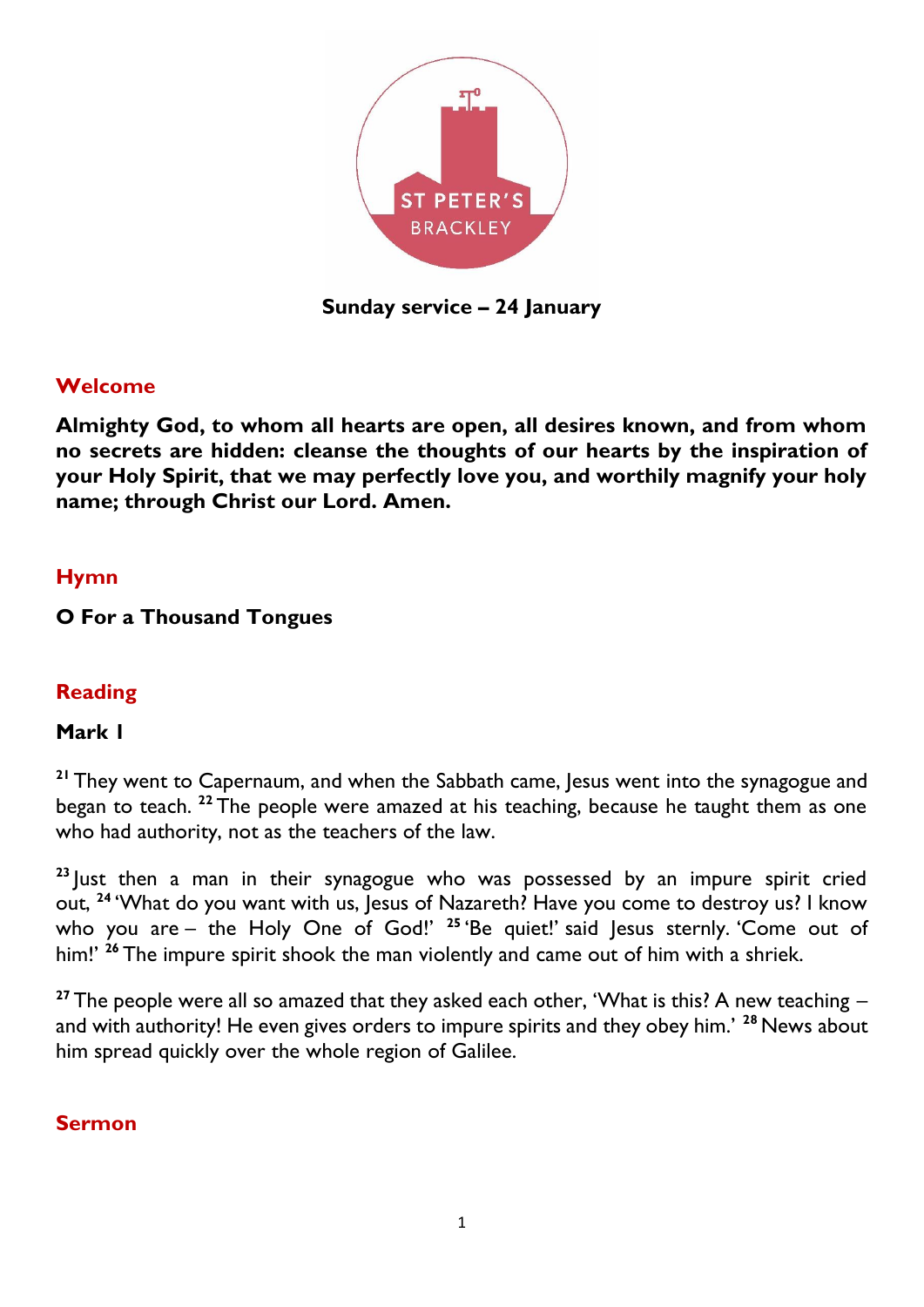## **Creed**

**We believe in one God, the Father, the Almighty, maker of heaven and earth, of all that is, seen and unseen.** 

**We believe in one Lord, Jesus Christ, the only Son of God, eternally begotten of the Father, God from God, Light from Light, true God from true God, begotten, not made, of one Being with the Father; through him all things were made. For us and for our salvation he came down from heaven, was incarnate from the Holy Spirit and the Virgin Mary and was made man. For our sake he was crucified under Pontius Pilate; he suffered death and was buried. On the third day he rose again in accordance with the Scriptures; he ascended into heaven and is seated at the right hand of the Father. He will come again in glory to judge the living and the dead, and his kingdom will have no end.**

**We believe in the Holy Spirit, the Lord, the giver of life, who proceeds from the Father and the Son, who with the Father and the Son is worshipped and glorified, who has spoken through the prophets.** 

**We believe in one holy catholic and apostolic Church. We acknowledge one baptism for the forgiveness of sins. We look for the resurrection of the dead, and the life of the world to come. Amen.**

## **Prayers**

# **Hymn**

## **How Sweet the Name**

## **Lord's Supper**

Jesus Christ, risen Master and triumphant Lord, we come to you in sorrow for our sins, and confess to you our weakness and unbelief. We have lived by our own strength, and not by the power of your resurrection. In your mercy, forgive us. **Lord, hear us and help us.**

We have lived by the light of our own eyes, as faithless and not believing. In your mercy, forgive us. **Lord, hear us and help us.**

We have lived for this world alone, and doubted our home in heaven. In your mercy, forgive us. **Lord, hear us and help us.**

The Lord be with you. **And also with you.** Lift up your hearts. **We lift them to the Lord.** Let us give thanks to the Lord our God. **It is right to give thanks and praise.**